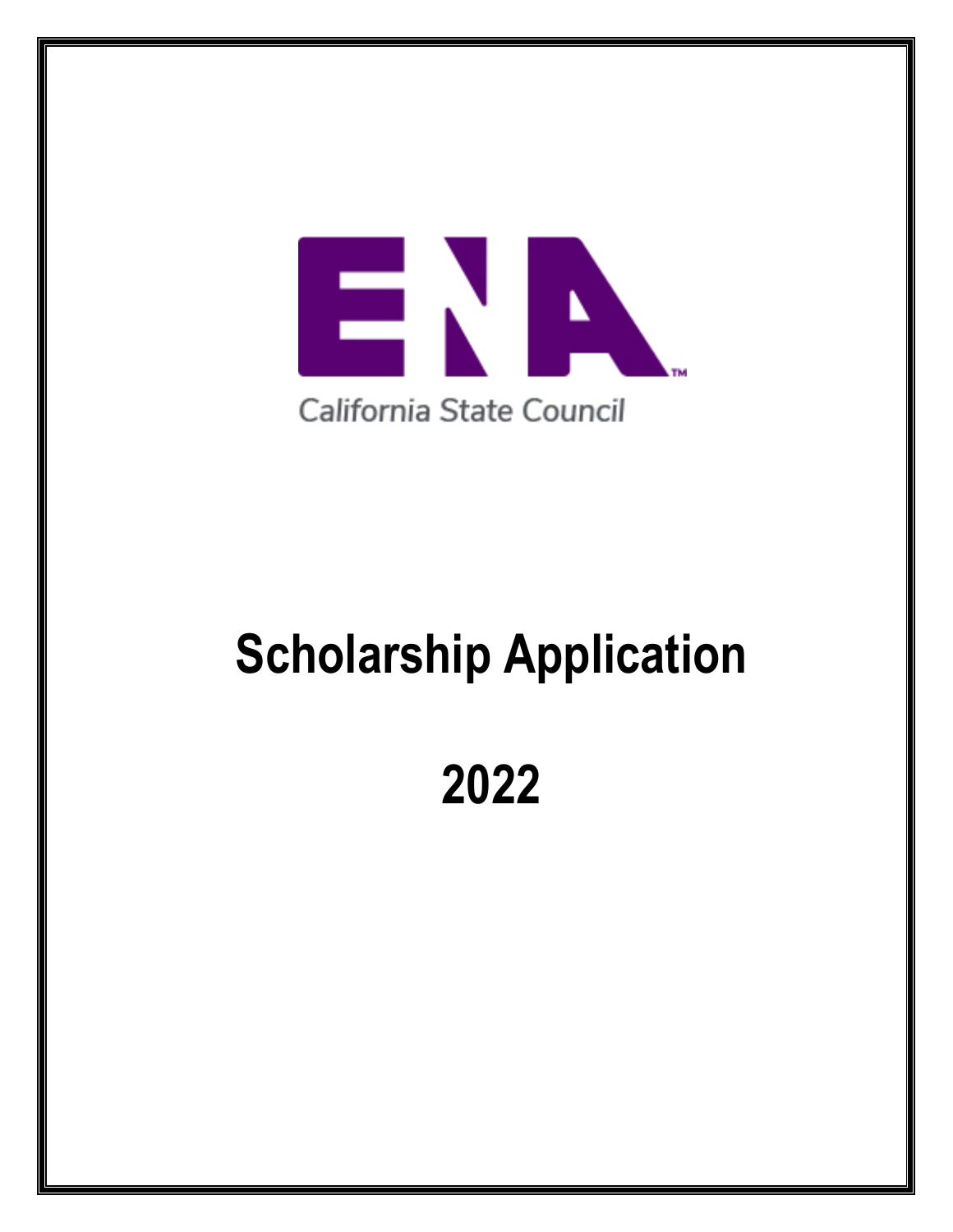California ENA funds two scholarships to be awarded each year at the State level:

- The Terri Sturgill Scholarship is awarded to a non-nurse candidate who is enrolled in a nursing program and pursuing his or her initial RN license. This scholarship is named for a previous California leader from the Inland Empire Chapter who served at the Chapter, State and National level.
- [The Daniel Kelleher Scholarship is awarded to a candidate w](http://www.ena.org/about/elections/Documents/FAQs.pdf)ho already possesses an RN license, is enrolled in a nursing program to advance his or her nursing education, and has shown commitment to the Emegency Nurses Association. This scholarship is named in honor of Judith Kelleher's husband, Daniel. Judi[th Kelleher](mailto:elections@ena.org) was t[he co-foun](mailto:elections@ena.org)der of the Emergency Nurses Association.

#### **A[pplication Dead](http://www.ena.org/about/bylaws/Documents/ENABylaws.pdf)line:** *July 31, 2022*

**The [application form](http://www.ena.org/about/elections/Documents/ElectionRules.pdf) must be submitted along with the following supporting documents to the State Council Immediate Past President. Incomplete applications will not be considered and will not be returned for completion.**

#### **Email completed applicatio[n to: Past.President](mailto:elections@ena.org)@californiaena.org**

All application submission items above should be submitted to the State Council Immediate Past President by the designated deadline. No exceptions will be given on the above deadline. All information [on this application f](http://www.ena.org/about/elections/Documents/DisclosureandAuthorization.pdf)[orm is subject](mailto:elections@ena.org) to verification.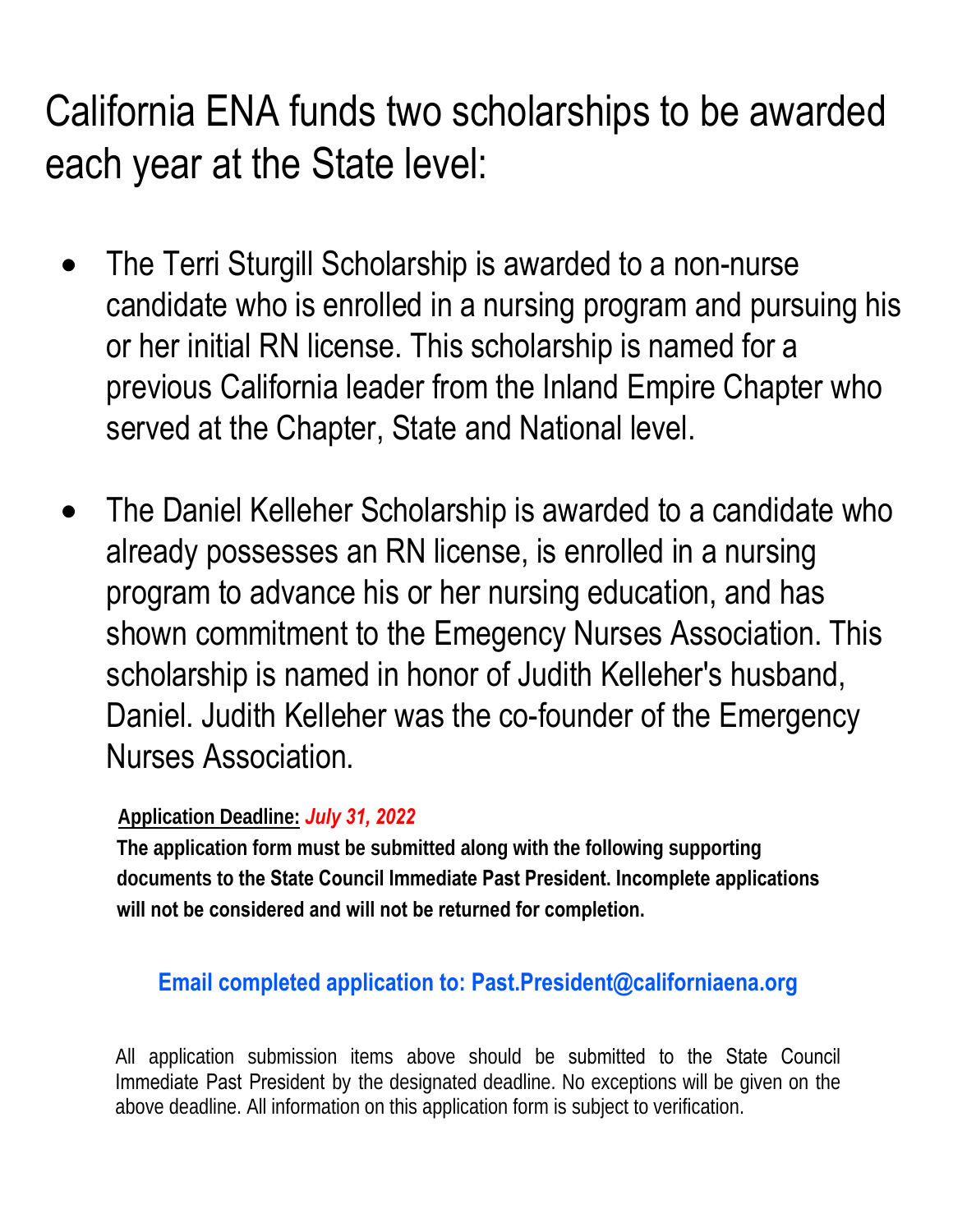#### **STEP 1: SCHOLARSHIP OPTION**

Please indicate to which scholarship you are applying:



Terri Sturgill Entry-Level RN Scholarship

Daniel Kelleher RN Advancement Scholarship  $( \, \bullet \, )$ 

## **STEP 2: PERSONAL INFORMATION**

**Personal Information** 

**First Name:**

**Middle Name:**

**Last Name:**

**Suffix:**

**Credentials:**

All credentials and honorifics following an ENA member's name shall follow the format and ordering as follows: highest earned degree, licensure, certifications and fellowships.

**(The information you provide below will only be used by Cal ENA for the purpose of scholarship review)**

**Emergency Nurses Association (ENA) Membership Number – REQUIRED**

*A limited background check will be conducted on all candidates (e.g., RN Licensure current and unencumbered)*

| <b>RN license Number:</b>     |      | (Required only for the Daniel Kelleher Scholarship) |
|-------------------------------|------|-----------------------------------------------------|
| <b>State of RN licensure:</b> |      | (Required only for the Daniel Kelleher Scholarship) |
| <b>Home Address:</b>          |      |                                                     |
| <b>Home City:</b>             |      |                                                     |
| <b>Home State:</b>            |      |                                                     |
| Home Zip Code:                |      |                                                     |
| Home phone:                   |      |                                                     |
| Cell phone:                   |      |                                                     |
| Work phone:                   |      |                                                     |
| Home email:                   |      |                                                     |
| Work email:                   |      |                                                     |
| Preferred email address:      | Home | Work                                                |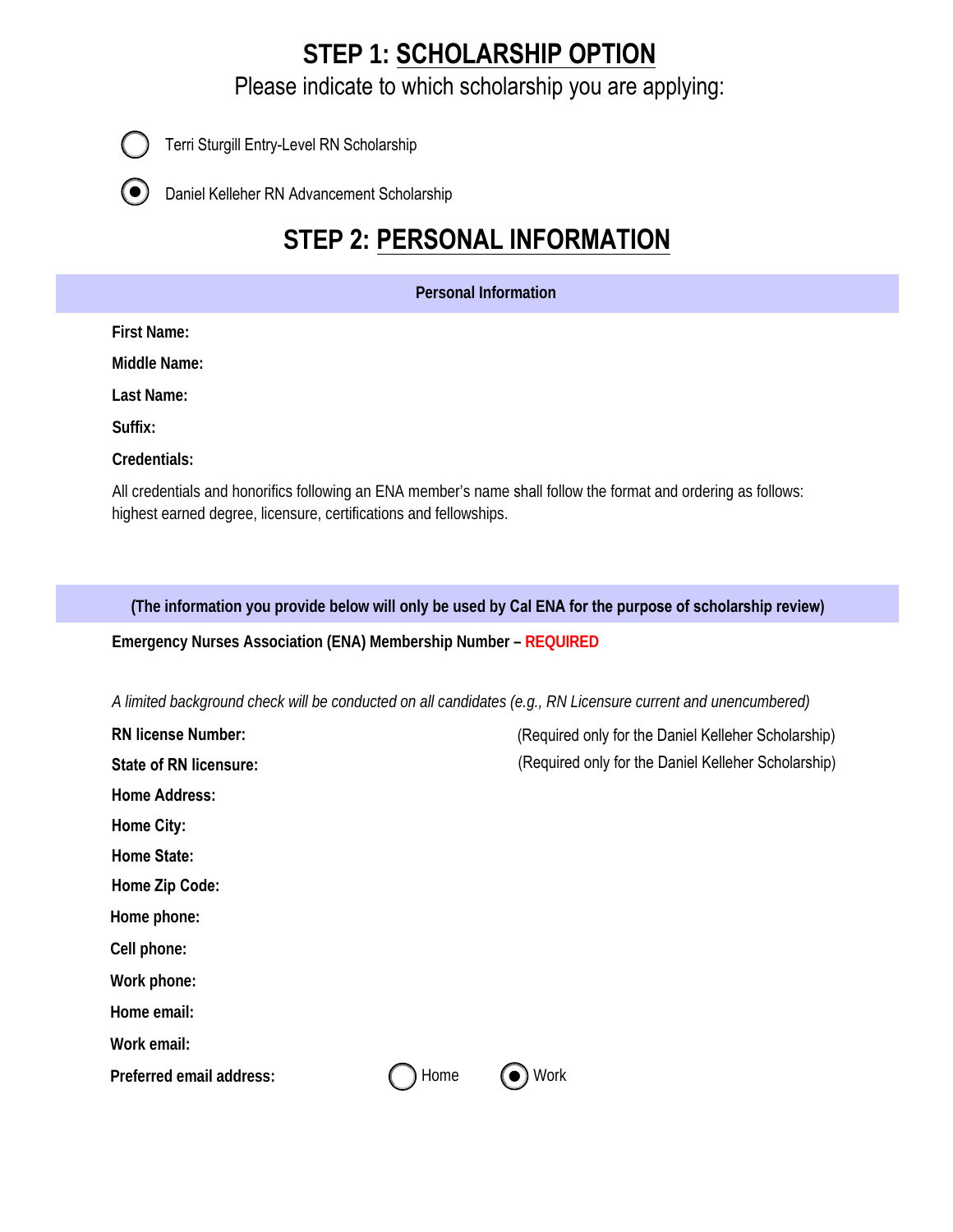#### **STEP 3: COLLEGE PROGRAM INFORMATION**

*Advanced Nursing* **Education - required** *only* **for the Daniel Kelleher Scholarship Application**

o **Please list below your current school enrollment information**

| Degree/Major:           |        |
|-------------------------|--------|
| College:                |        |
| Campus/Division:        |        |
| City:                   | State: |
| <b>Graduation Date:</b> |        |

Click on box below and upload PDF proof of enrollment

*Entry Level Nursing* **Education - required for the Sturgill Scholarship**

o **Please list below your current school enrollment information**

| Degree/Major:           |        |
|-------------------------|--------|
| College:                |        |
| Campus/Division:        |        |
| City:                   | State: |
| <b>Graduation Date:</b> |        |
|                         |        |

Click on box below and upload PDF proof of enrollment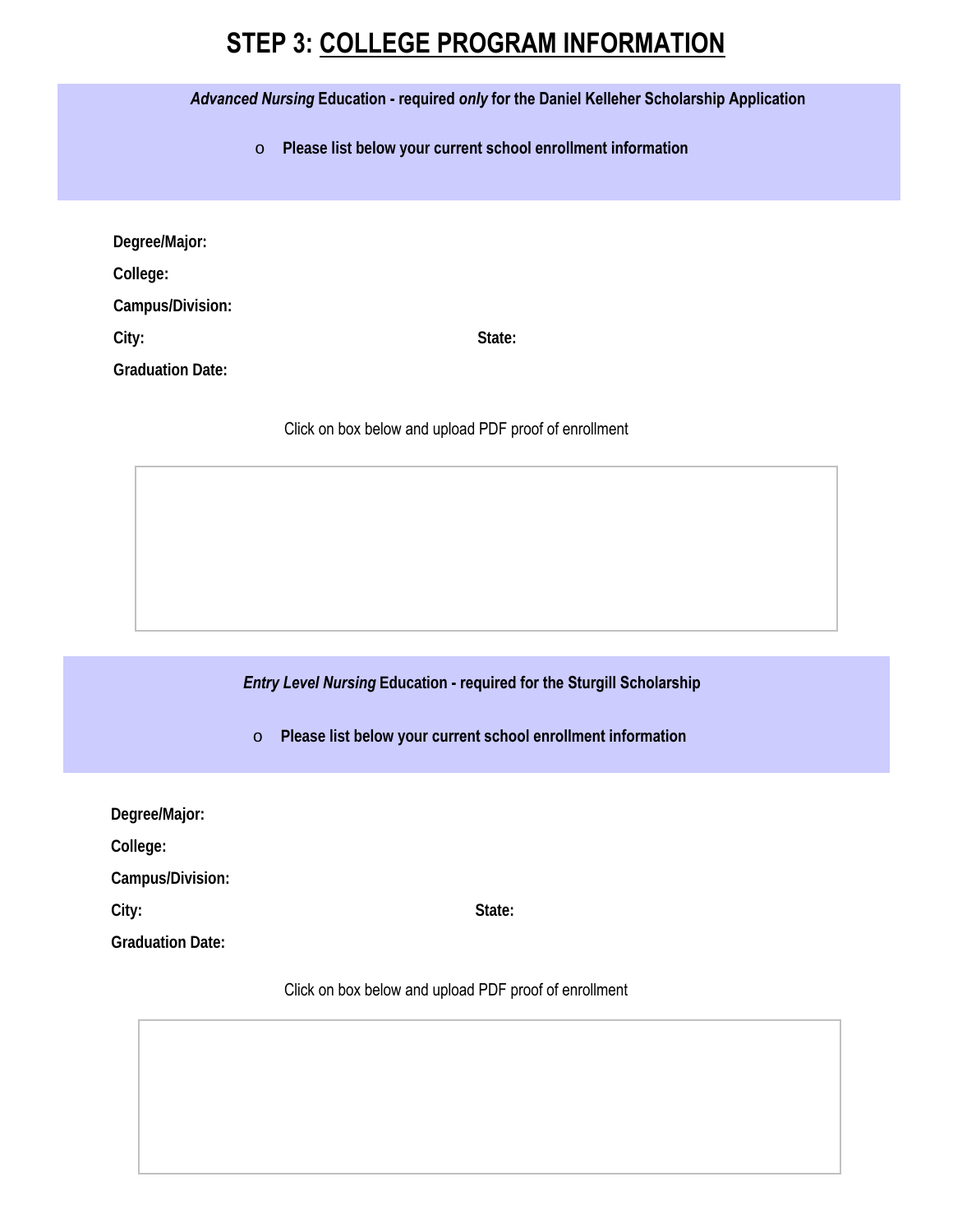# **STEP 4: RESUME OR CURRICULUM VITAE**

Click on box below and upload PDF formatted resume or CV

# **STEP 5: LETTER OF INTENT**

Click on box below and upload PDF formatted letter of intent

#### **Terri Sturgill Scholarship Applicants:**

- Describe how nursing will benefit from your entry into the profession
- Tell us how your community will benefit from your nursing education
- Include your involvement in ENA

#### **Daniel Kelleher Scholarship Applicants:**

- Describe how the profession of Emergency Nursing will benefit from your advanced education
- Tell us how your knowledge will improve your daily practice
- Show evidence of your commitment to the Emergency Nurses Association and include all elected and appointed positions held within the organization